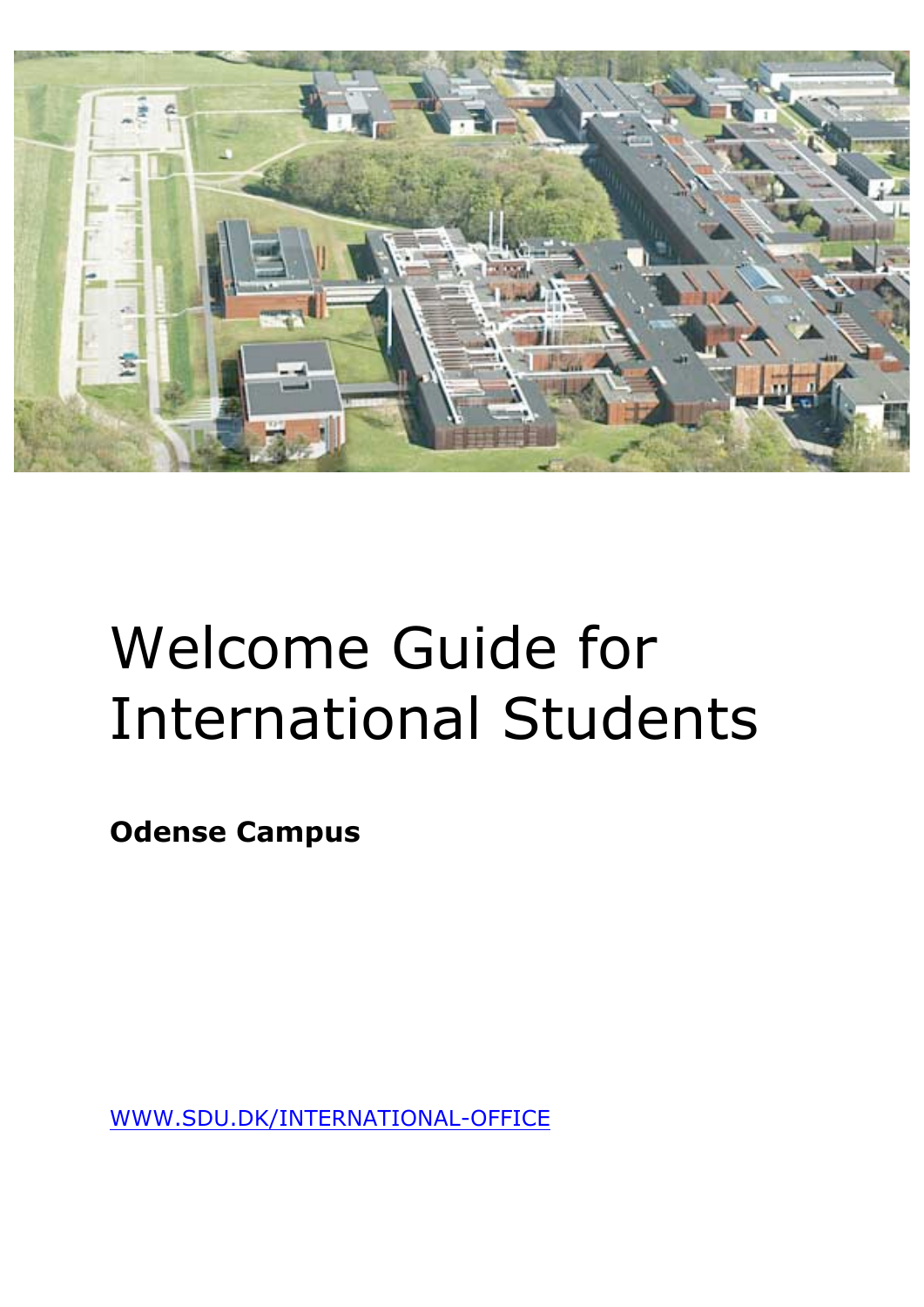### **Welcome to the University of Southern Denmark in Odense!**

We are happy that you have chosen our university as your study abroad destination.

The University of Southern Denmark is located in the south-western part of Denmark, with campuses in the five cities: Odense, Kolding, Esbjerg, Sønderborg and Slagelse, all with English taught programmes. At the University of Southern Denmark you find a research and educational environment offering education at the highest academic level. The University also functions as a cooperation partner for public as well as private enterprises by supplying research, know-how and highly qualified labour.

The University of Southern Denmark is a modern institution of higher education, pursuing advanced research within the five faculties: Health Sciences, Science, Engineering, Social Sciences and Humanities. The University is strongly committed to internationalisation and offers a wide range of study programmes, leading to degrees at bachelor, master, and doctoral levels.

The aim of this brochure is to welcome you as international students and provide you with key addresses to places you may need to get in touch with. We hope that this will be a useful guide to you and will help you get settled in at the University and in Odense.

#### **For further information please visit our homepage:**

www.sdu.dk/international-office

We hope you will enjoy your stay in Odense!

The International Office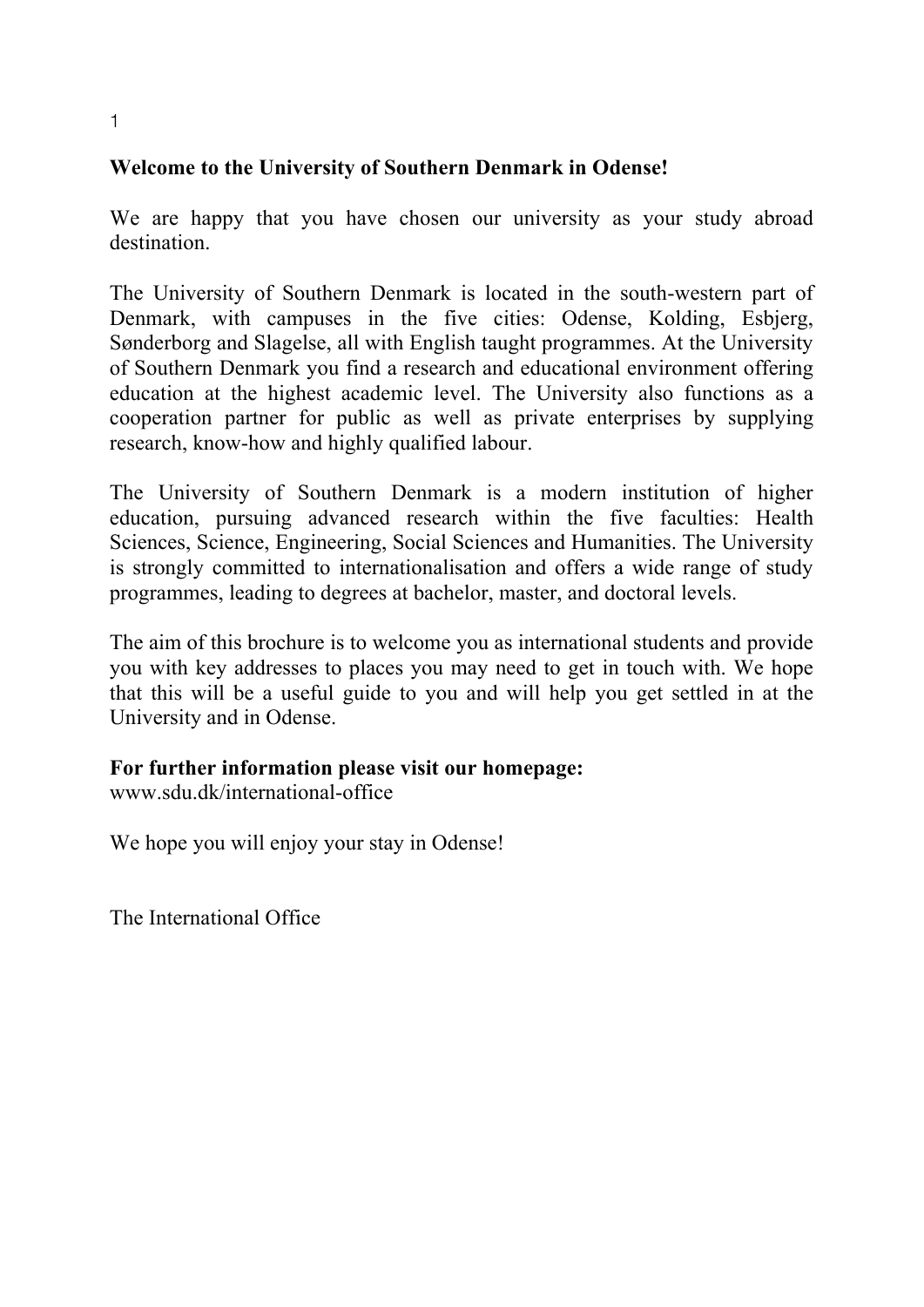## **Table of contents**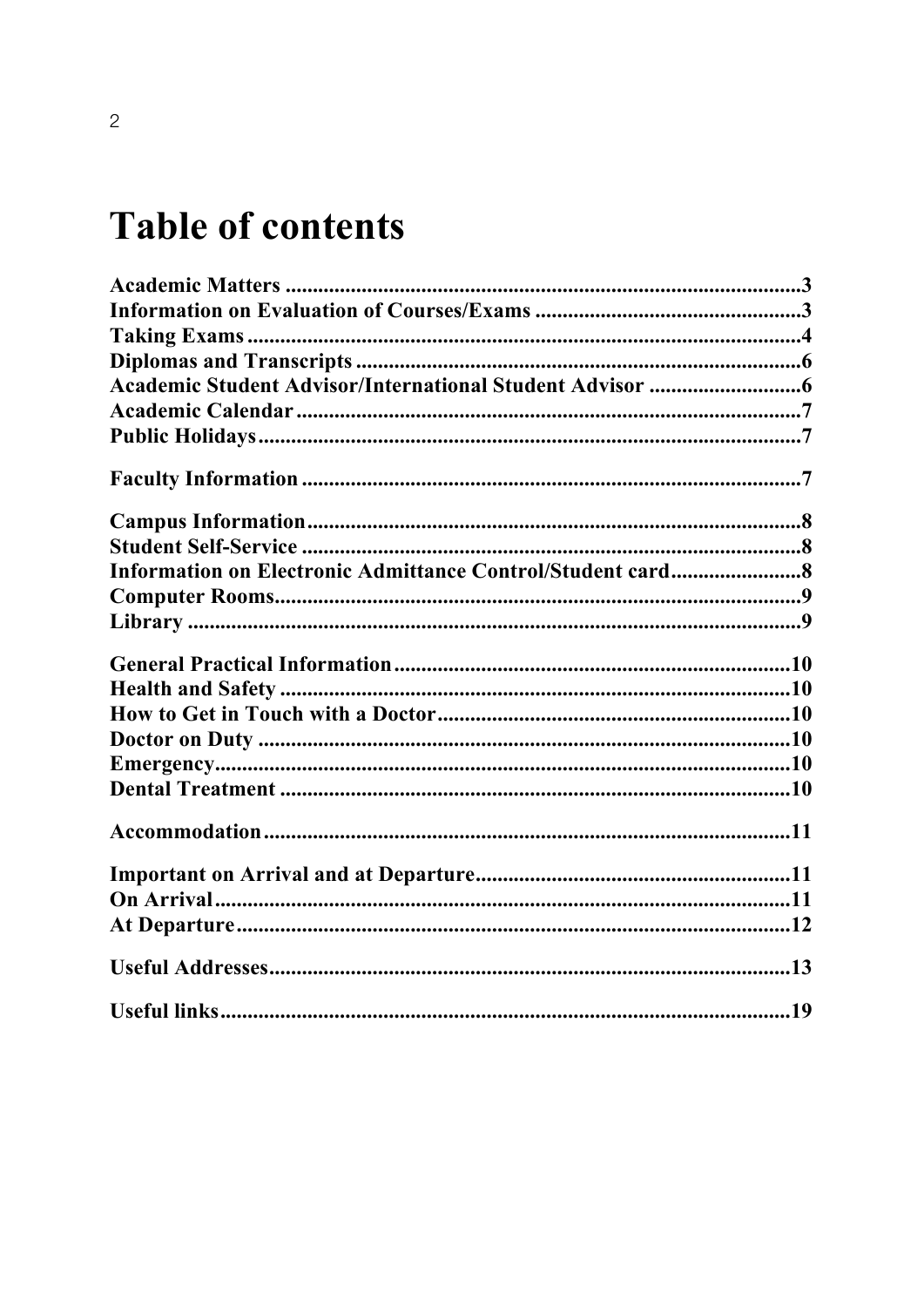# **Academic Matters**

## **Information on Evaluation of Courses/Exams**

You should expect procedures to differ from your home country. It is therefore important that you find out what is required by you. We have listed the most important elements about exams below.

**Make sure that you know what kind of academic aids such as dictionaries, notes etc. you are allowed to bring with you for the exam. Ask your professor or the student advisor.** Degree students should consult their study curriculum. **Note that you must always bring along your student card for exams.**

For further information, contact the relevant student advisor or consult general guidelines and regulations of exams on the internet. If in doubt as to who the relevant student advisor is, contact your department or faculty. You can also find information on exams at: **www.sdu.dk/international-office**, click "Academic Matters"

### **Exam Dates**

The date of an exam is NEVER final until shortly before an exam. Exam dates announced at the beginning of the semester are only preliminary, not final, and can therefore not be counted on in connection with the planning of your departure.

It means that you should plan your departure according to the last possible day of exams. It differs a little from faculty to faculty when this is. It has been announced in your enrolment letter, but it double check in relation to the courses follow. The dates for the last possible exams are typically December  $23<sup>rd</sup>$  for exams in December; January  $31<sup>st</sup>$  for exams in January and June  $30<sup>th</sup>$  for exams in June. Please note that even if you are going home for Christmas, you may have an exam as early as January 2 and must thus be back in time for this.

Please be aware that exams at the Faculty of Humanities can also be scheduled as early as May or November.

#### **Preparing for Exams**

When you sign up for a course, you are automatically signed up for exam as well. However, it is your responsibility to check that you are correctly registered for exam in the period  $20^{th} - 30^{th}$  October (Health Science  $20^{th} - 30^{th}$  September) for the autumn semester and the  $20^{th} - 30^{th}$  March (Health Science  $20^{th} - 30^{th}$ February) for the spring semester. You add or cancel courses depending on what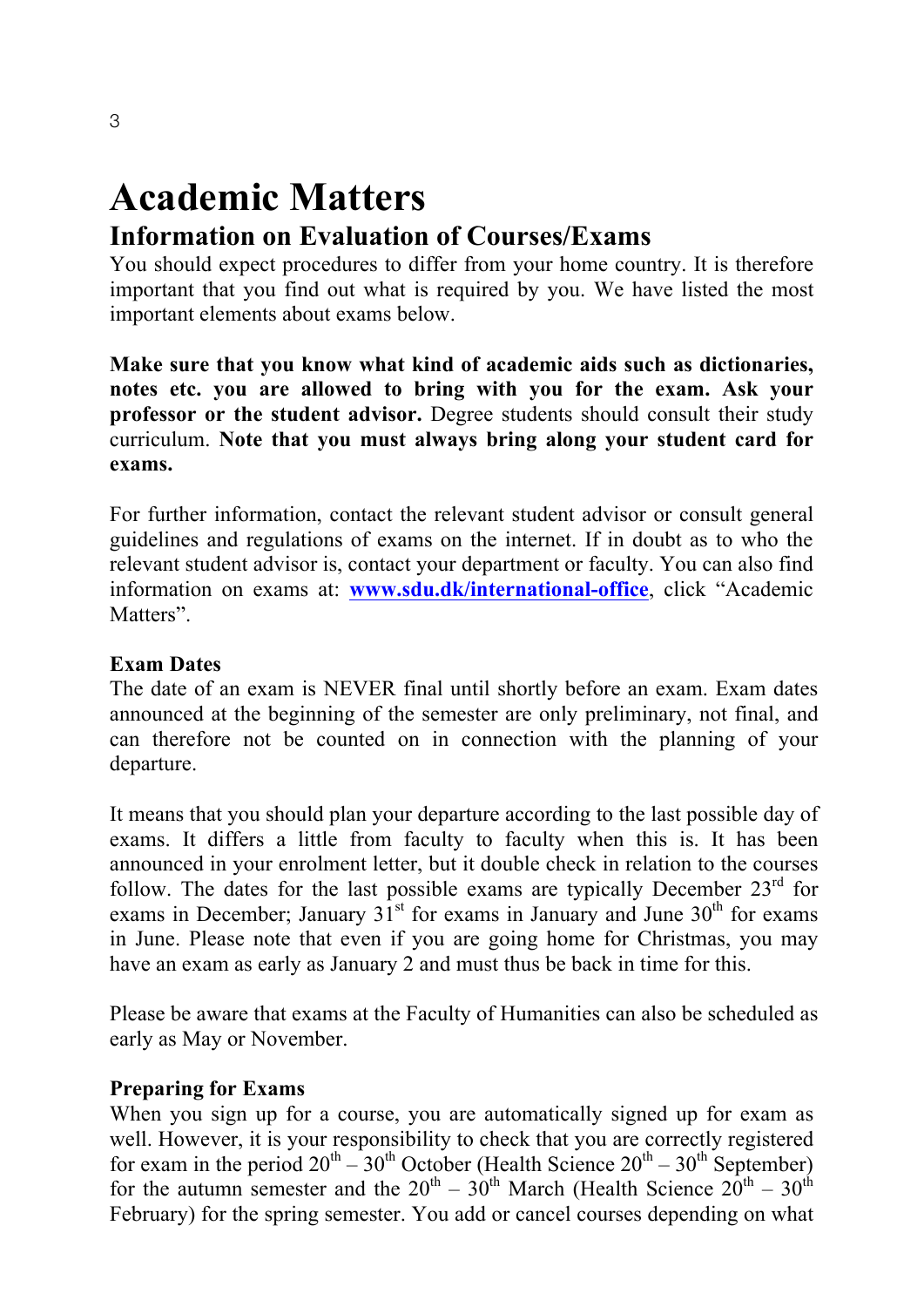is relevant for you. You receive email instructions shortly before the above mentioned periods.

#### **Taking Exams**

There are basically 3 types of exams:

#### **1. Oral Exam**

In most cases an oral exam lasts  $20 - 30$  min. with an equal amount of preparation time. The preparation is in another room than the examination room. Be sure that you know both the number of the examination room and the preparation room. When you enter the preparation room you are not allowed to leave the room or talk to other students. When you enter the exam, your professor and an external examiner are present.

#### **2. Written Exam**

*All written exams are digital and you must bring your own computer***.** In most cases, the duration of a written exam is between 3 – 6 hours. You have to be at the exam 15 min. before it starts. You are allowed to bring food/snacks and beverage. You are not allowed to either talk with other students or borrow books, notes etc. from other students at the exam. If you need to go to the bathroom or want to smoke, you will be escorted out of the examination room for a short break; you are not allowed to talk to anybody during the break. If you bring your cell phone it must be turned off and handed over to the person supervising the exam until it is over.

#### **3. Papers**

In some courses the evaluation of the course is a paper. You either have to write it during the semester, or get 1-2 weeks to write it at the end of the semester. Sometimes you are to choose the topic yourself and in some cases the professor gives the topic to you. If the paper is to be written during the semester it is very common that you hand in your work a couple of times during the course to have it reviewed by your professor. He/she will give you guidelines as to what is good and what you need to work on before submitting it in at the end of the semester. Make sure to check with your professor and the student advisor at the department/institute, so you know what is expected of the paper i.e. number of pages required, possible topics and how to write it. Ask if the faculty has general guidelines in English on how to write an academic paper.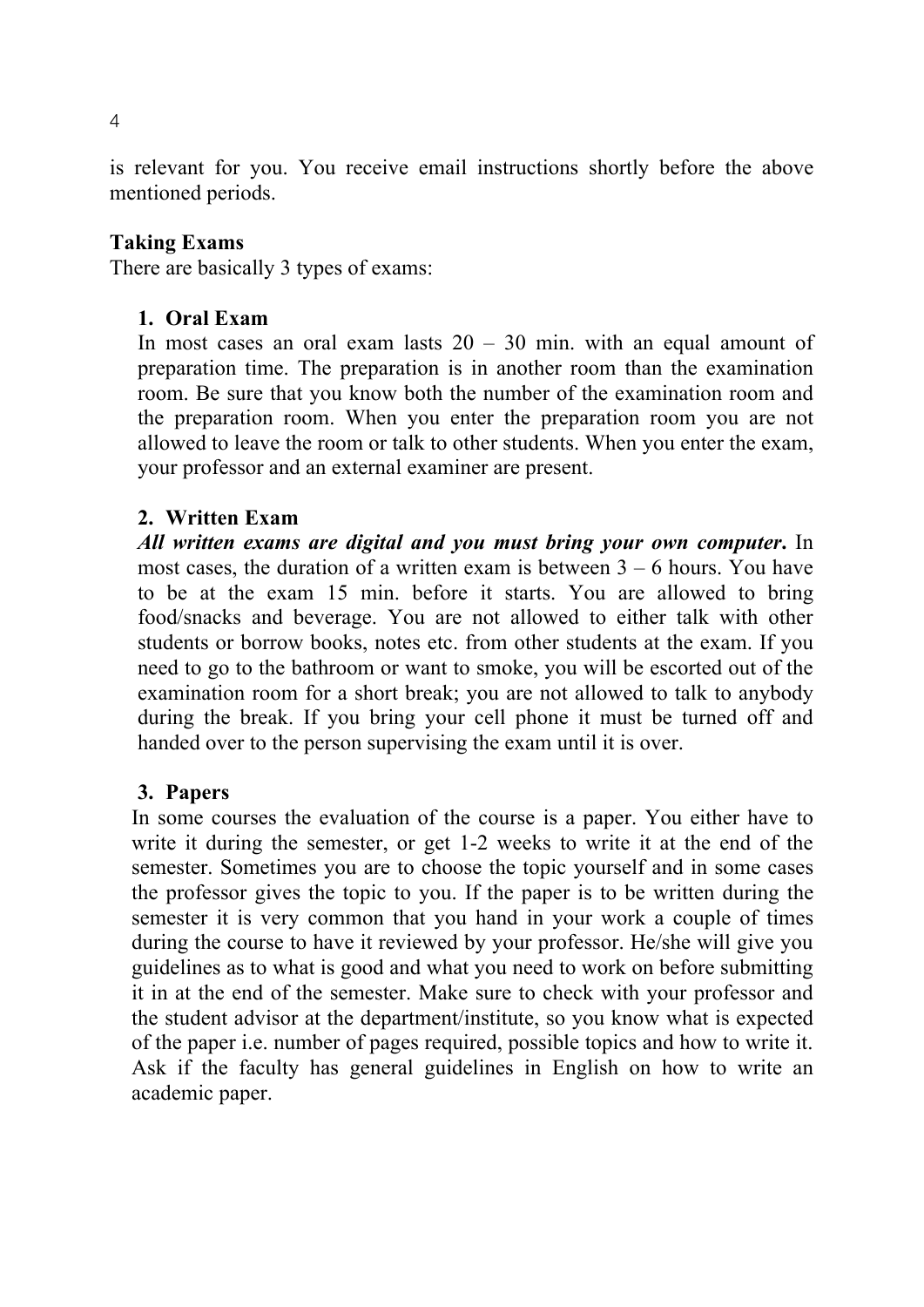## **Plagiarism**

Make sure to know how to make proper source reference, quotation, footnotes, and other formalities when writing a paper. It is very important that you know how to write it correctly. It may differ considerably from the correct way of writing papers at your home university. Copying from books, the internet, or presenting other persons' ideas as your own without stating where you found the information/text is viewed as plagiarism and you will be accused of cheating. SDU has a scanning program that is used to identify plagiarism in papers written by SDU students. At best your exam is suspended and in worst-case scenario you can be suspended or expelled from the university.

### **Canceling an Exam**

It is possible to cancel an exam up until one or two weeks before you are to take it (check your particular course).

**Exchange and guest students** must contact the Examinations Office to cancel an exam. **Full degree students** cancel an exam through *student self-service*.

If it is less than one or two weeks before the exam, it is not possible to cancel it. **You have 3 attempts for each exam.**

## **Failing or not attending an Exam**

If you fail or do not show up for an exam, it counts as an exam attempt unless you have cancelled your exam in time.

#### **Re-examinations**

You have the possibility of redoing an exam as follows:

- Re-examinations after the ordinary exam period in December/January take place in February.
- Re-examinations after the ordinary exam period in May/June take place in August.
- You can sign up for an exam the next time the course is offered.

To redo an exam, you must sign up for it. Please contact your exam administrator about this.

Note that if you do not show up for an exam, you do not have the right for reexamination in February and/or August, but can only sign up for the exam the next time the course is offered.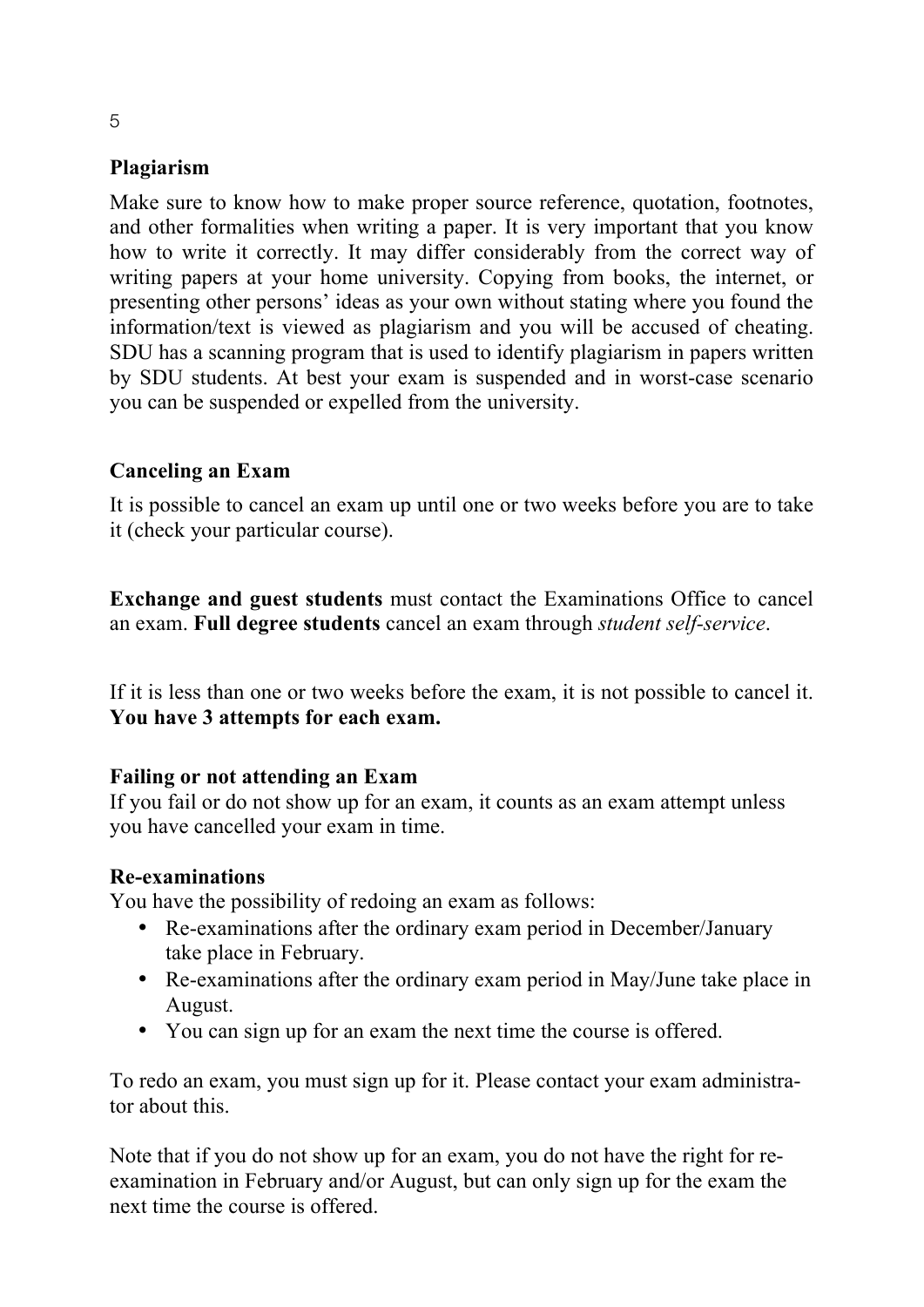The exemption to this rule is if you couldn't go to the exam because you were ill and you have a **doctor's statement** to verify your illness (a doctor's statement costs about DKK 200-300). Then you can sign up for re-examination in February/August.

### **Diplomas and Transcripts**

Diplomas are sent to directly to degree students when the degree is finished. Transcripts of records are sent directly to exchange students each semester.

Diplomas and transcripts are sent by the Examinations Office. The university only issues one original transcript and sends it directly to you. It is therefore your responsibility to give your home institution a copy of your grade transcript as soon as you receive it.

If you need to send information on your grades to your home institution before you receive the transcript, we recommend that you make a print of your grades from the Student Self Service and send it to them. You have access to the selfservice system for 3 months after you leave.

Note: The transcript is sent to your current address. If you have not notified the National Register of your departure and informed them of your new address, the transcript will be sent to your Danish address. It is there for very important that you notify the National Register of your departure and your address in your home country.

#### *Attention Degree Students – Limited Study Period*

As a degree student from a non-EU country, you get your residence permit for the prescribed study time of your study program. If you are a master student, your residence permit is two years. If you are a bachelor student, it is three years. **Please be aware that you are not allowed to be more than one year behind in your studies.** This means that if you, as a master student, apply for extension of the residence permit for the third year of studying you must have earned 60 ECTS points as a minimum. You therefore, at the very most, have three years in which to complete a two-year degree.

## **Academic Student Advisor/International Student Advisor**

Every study programme has an academic or international student advisor who can help in academic matters. If you have questions regarding a particular subject or on how to combine various subjects, you should contact the academic student advisor or the international student advisor.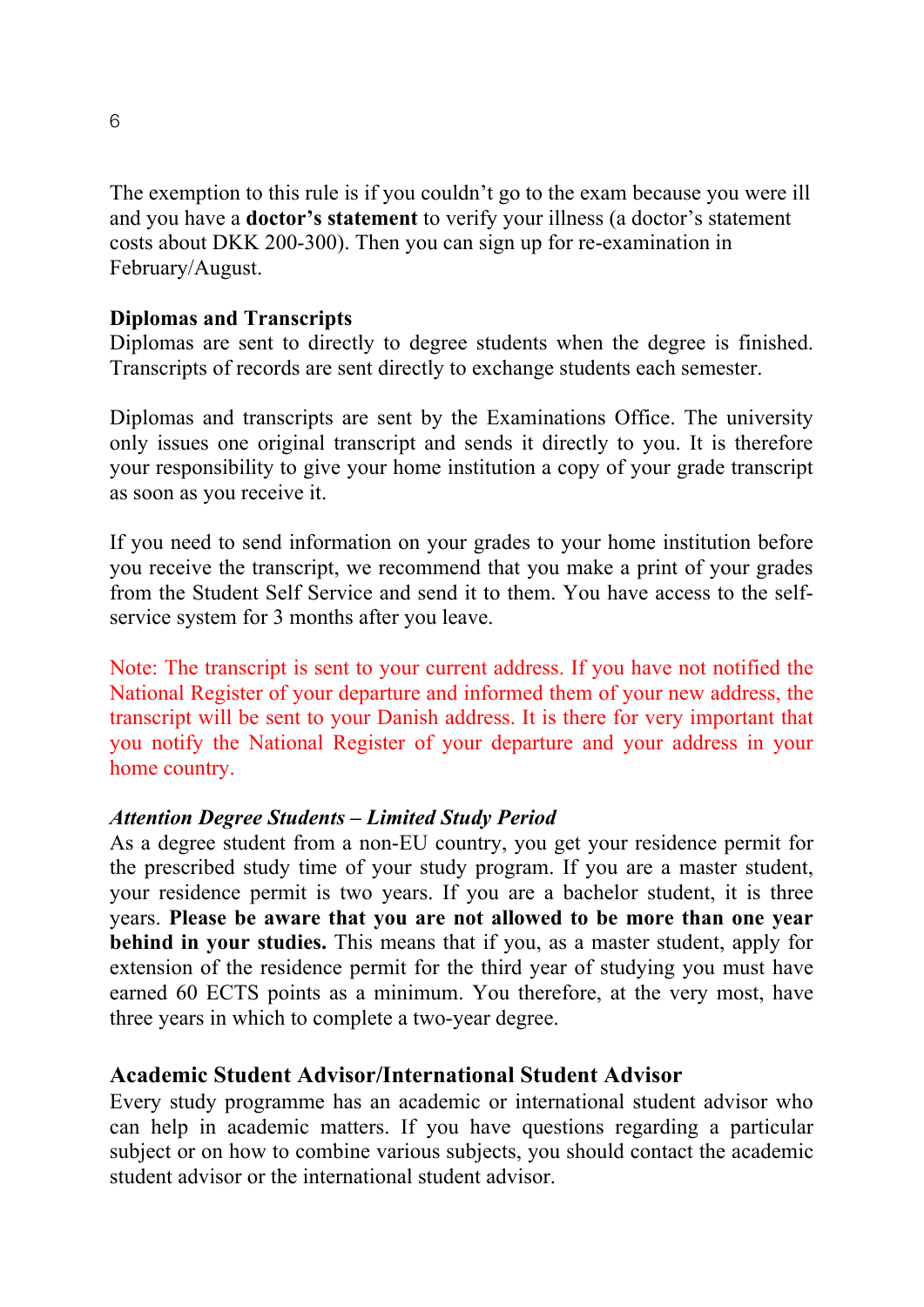## **Academic Calendar**

**The autumn semester:** September 1st - December 22nd. Courses start September  $1<sup>st</sup>$  unless it a Saturday or a Sunday. Exams take place in November, December and/or January. Exams can be scheduled as late as January  $31<sup>st</sup>$ .

Please note that that **the Faculty of Science always starts in week no. 35.**

**The spring semester:** February 1st - May 31st. Courses start February 1<sup>st</sup> unless it is a Saturday or a Sunday. Exams take place in May and June. Exams can be scheduled as late as June  $30^{\text{th}}$ 

Please note that **the Faculty of Science always starts in week no. 5.**

#### **Vacations:**

Autumn vacation: Week no. 42

## **Public Holidays**

January 1st New Year's Day *(nytårsdag)* Friday before Easter Sunday Good Friday *(langfredag)* Fourth Friday after Easter Prayer Day *(Store Bededag)* Ascension Day (Kristi Himmelfartsdag) pinsedag)<br>June 5<sup>th</sup>

Easter vacation: Thursday before Easter -Monday after Easter. Summer vacation  $July \, 1^{st}$  - August  $31^{st}$ .

Thursday before Easter Sunday Maundy Thursday *(skærtorsdag)* Monday after Easter Sunday Second day of Easter*(2. påskedag)* Monday after Whitsunday Second day of Whitsun(2.

June 5<sup>th</sup> Constitution day *(grundlovsdag)*<br>December 24<sup>th</sup>-26<sup>th</sup> Christmas Eve Christmas Day at Christmas Eve, Christmas Day and Second Day of Christmas *(Juleaften, 1. og 2. juledag)*

## **Faculty Information**

At the University of Southern Denmark courses are offered by study boards under a specific faculty. For more information on the specific faculties, visit www.sdu.dk/Om\_SDU/Fakulteterne.aspx.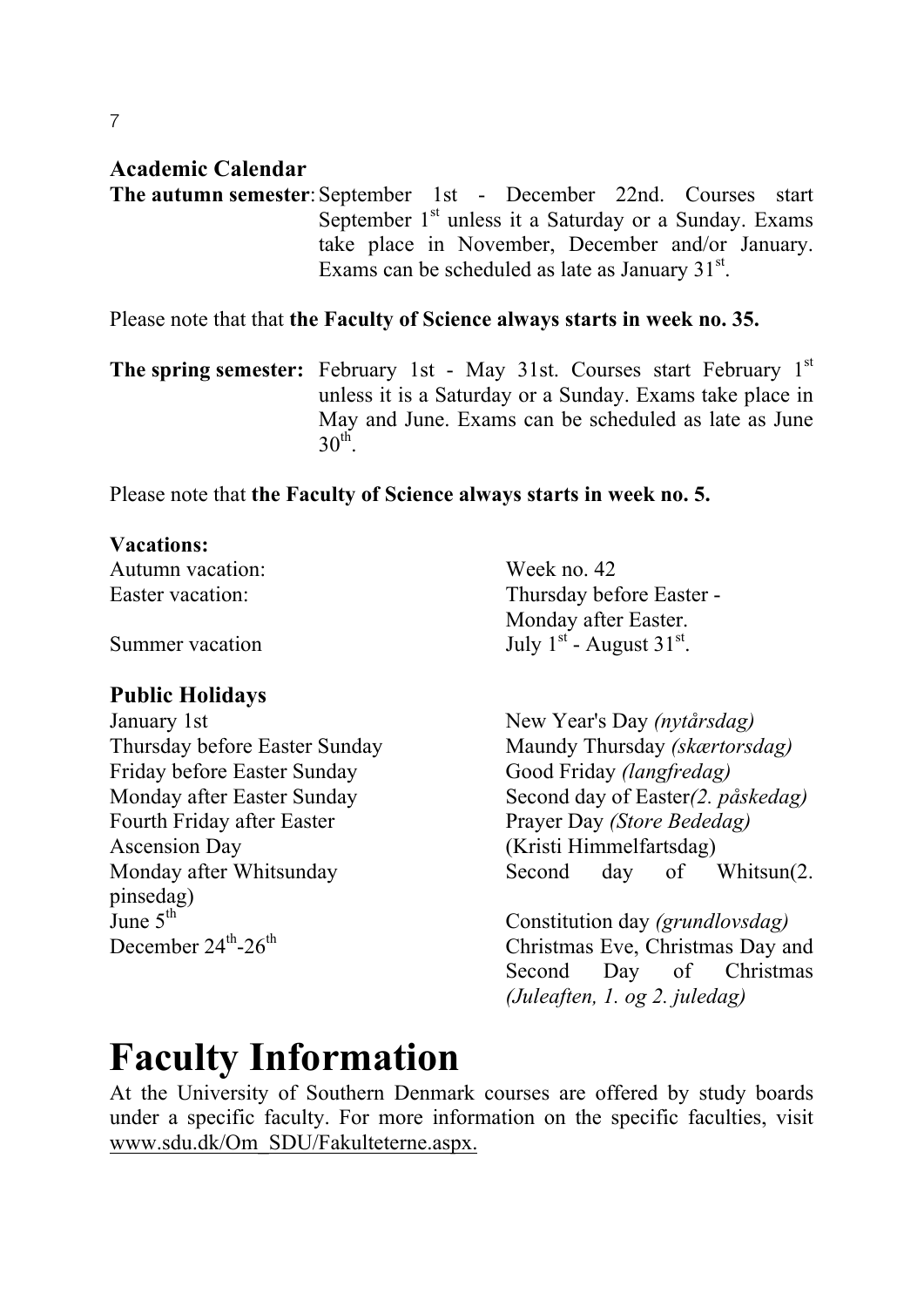## **Campus Information**

## **Student Self-Service**

The university has an electronic self-service system where you among other things can find and print your transcripts or see your registered courses.

The first time you log on you cannot do it in the assigned computer room because the computer requires password information. To find you user name and password, you can use one of the computers at the library.

## **How to get access to your user name and password**

On www.sdu.dk you choose "*English*" and then "login". In the "*Login*"window choose "E-mail,elaern/Blackboard, selfservice – use the IT-facilities for students". In the "*Welcome to SDU Single Sign-On*" window choose "*Access/change password*". In the "Konto systemer på SDU"window choose *"English"*. Now can login with:

- Your exam no. from your student card
- Your CPR, no. type in your constructed cpr.no. which is your birthday (dd/mm/yy), he first 2 letters of your name and the first letter of your last name. If you are male, add the number 1 and if you are female, add the number 2. **Example**: If your name is Peter Hanson and you are born on the 3<sup>rd</sup> of July 1981, your constructed cpr.no. would be 030781-PEH1.
- Click on login. Remember to change the password the first time you logon.

## **Information on Electronic Admittance Control/Student card**

As a main rule the outer doors of the university will be open Monday to Friday in the hours 7.00 am to 06.00 pm. If you wish to enter outside these hours, the card must be used. Furthermore, the main entrances will remain open Saturday and Sunday depending on the scheduled activities.

## **What to do first time the card is used**

When using the card for the first time, use one of the card readers containing a display which shows what the admittance system expects.

- 1. Take the card and turn it as shown on the card reader that is, with the brown stripe to the left.
- 2. Slide the card through the slot on the right side of the card reader in a light, flowing movement. If the reader can accept the card, the display will read **INDTAST PIN-KODE**
- 3. Type in four numbers of your own choice.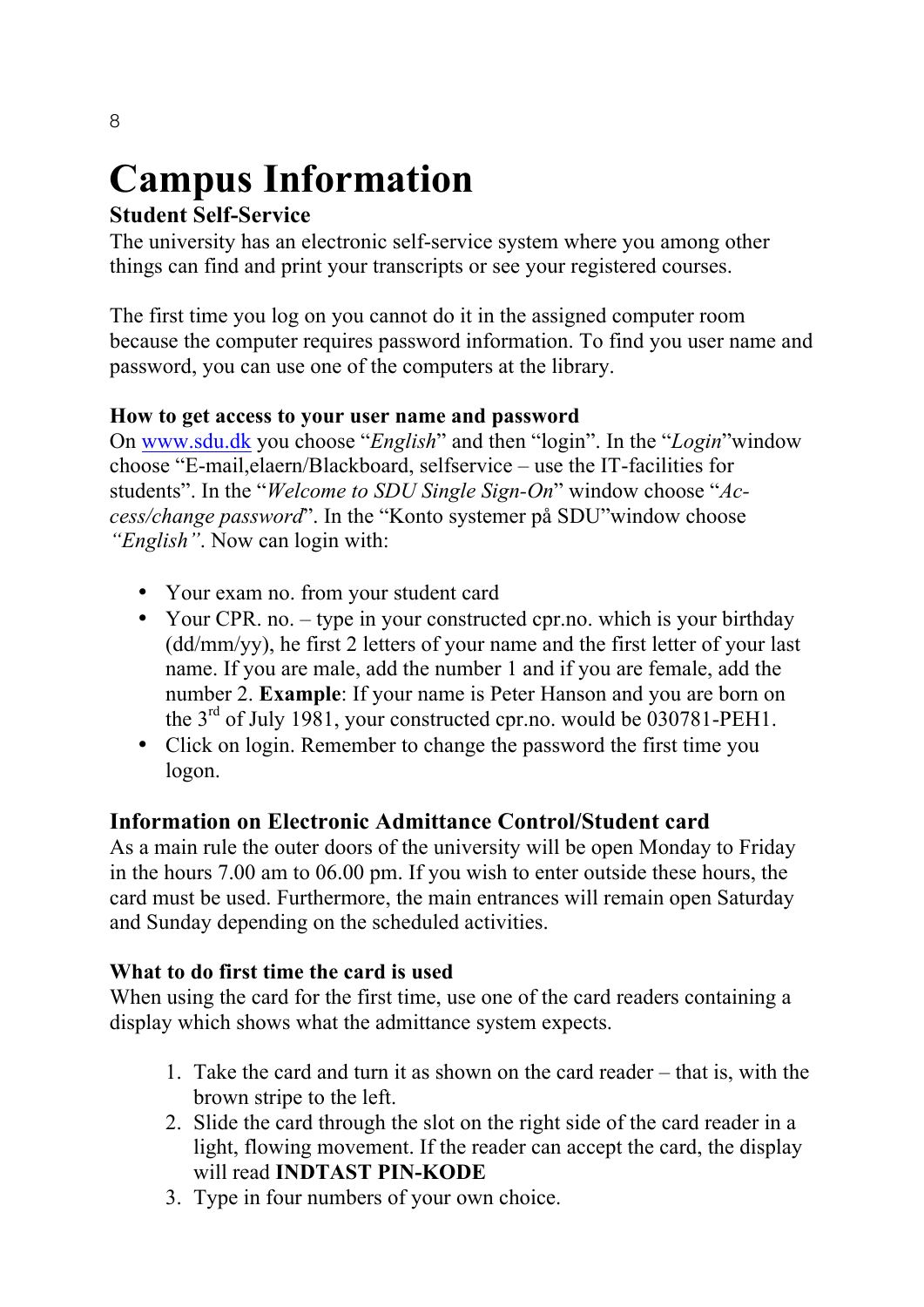4. Repeat these four numbers. This double typing is only done the first time the card is used.

#### **What to do if the card does not Work**

- 1. Possible type-error in the pin-code. Try again
- 2. Do you have access to this door? Contact the Service Department to correct the error.
- 3. If you enter a wrong pin-code three times in a row, the card will be blacklisted, even if it happens on different card readers.
- 4. In case of other or repeated errors: Contact the Service Department.

### **What to do if the card is lost**

Contact ResQ in order to get a new card.

## **Computer Rooms**

Every student at the University gets access to a computer and the internet. On arrival you receive a welcome package in which your username and password is enclosed along with your student card.

Each faculty offers computer rooms that you're free to use:

#### **The Faculty of Social Science**

Rooms T1 and T4b situated in the basement going downstairs from the hallway *Agrene.*

#### **The Faculty of Science**

Rooms 10A and 10B situated at the department at Biotechnology.

#### **The Faculty of Engineering**

Rooms A102, A103, B102, 104, B105, B205, C108, C204, D103.

#### **The Faculty of Humanities**

Room T106 situated opposite and above room 82 on the first floor.

## **Library**

In order to borrow books at the University Library of Southern Denmark you need a library card which is issued at the library next to canteen II. Remember to bring your CPR-number to identify yourself.

For more information on loans, renewal, ordering etc. please see: **http://www.sdu.dk/Bibliotek/Praktisk%20information/Laaneregler.aspx?sc\_lang=en Print and copies**

For information on prints and making copies please go to: http://www.sdu.dk/en/Information\_til/Studerende\_ved\_SDU/Campusguide/It/Kopimaskiner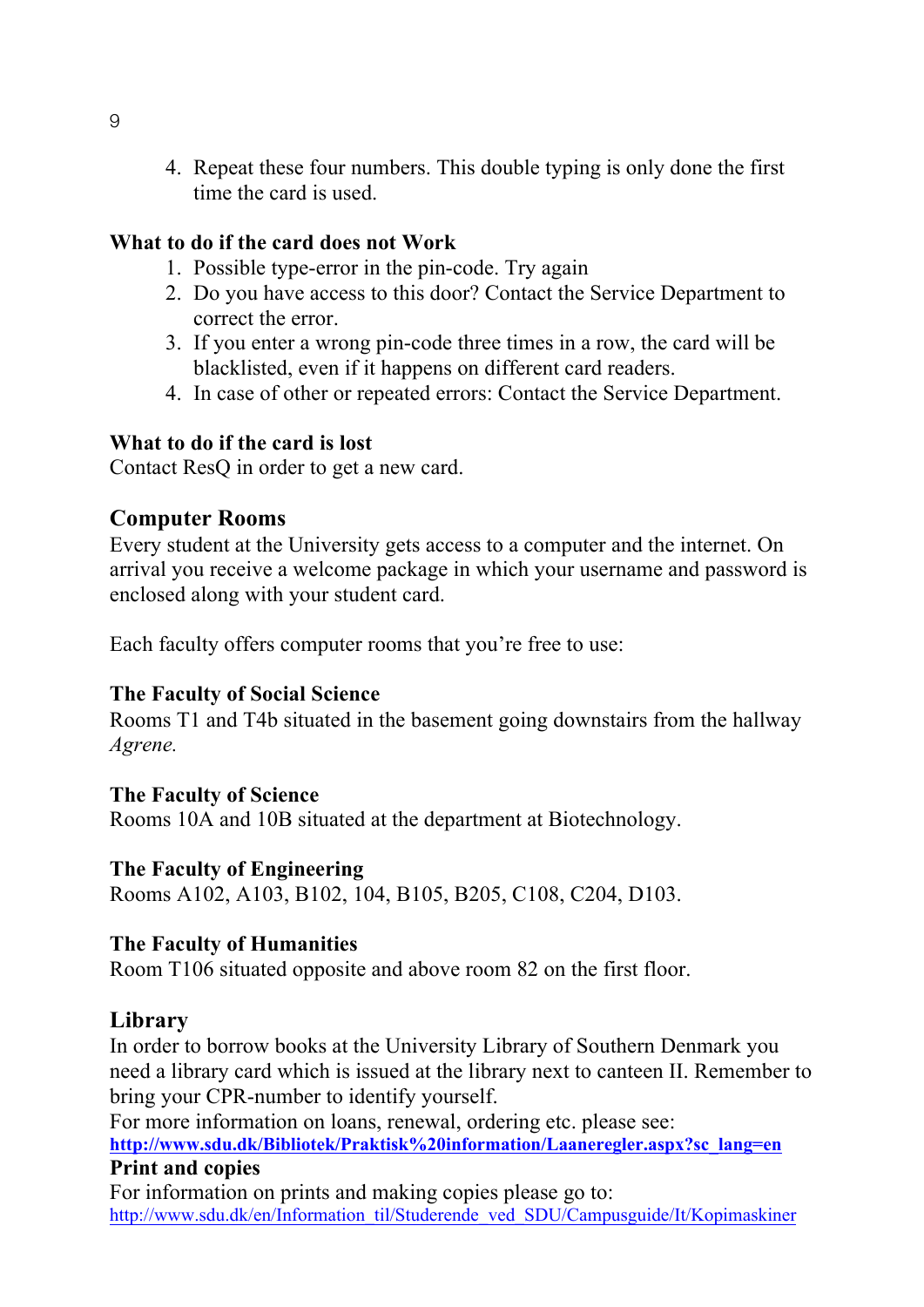## **General Practical Information**

## **Health and Safety**

Public health services are partly or fully subsidized for Danish residents. The same is true for international students when you have a *cpr.nr.* For more information visit: www.newtodenmark, click "New Citizens", "Citizen in Denmark".

## **How to Get in Touch with a Doctor**

Phone your doctor in his or her office hours, typically in the morning, to make an appointment. The name, telephone number and address of your doctor are written on your health insurance card. You can also look it up in the telephone directory under *Læger*. You must always remember to bring your yellow health insurance card. It is a good idea to bring with you accurate and complete physical and mental health information to secure a safe and healthy study abroad experience.

## **Doctor on Duty**

If you need to consult a doctor outside regular work hours on weekdays (i.e. between 16:00 and 08:00), on weekends or public holidays, you must call the doctor on duty (*Lægevagten*). Phone 7011 0707. It should only be in case of acute illness. You have to call in advance to talk to a doctor before going to see him/her.

## **Emergency**

In cases of a serious emergency, dial 112 (free call from pay phones). Ask for an ambulance, the police or the fire department (whatever is relevant), state your name, address and the telephone number you are calling from. Stay by the telephone until your information has been confirmed.

If you need emergency treatment, you can contact the Emergency Room at Odense University Hospital, phone 6541 2270 or 6611 3333 *(Skadestuen)*, which is open day and night for injuries incurred within the last 24 hours. On those conditions, emergency treatment is free. In case of acute illness outside the doctor's opening hours (08:00-16.00), please use the "*Lægevagten*" phone: 7011 0707.

## **Dental Treatment**

Dental treatment is subsidized, but the amount varies according to the treatment given. You are therefore advised to ask the dentist in advance what the treatment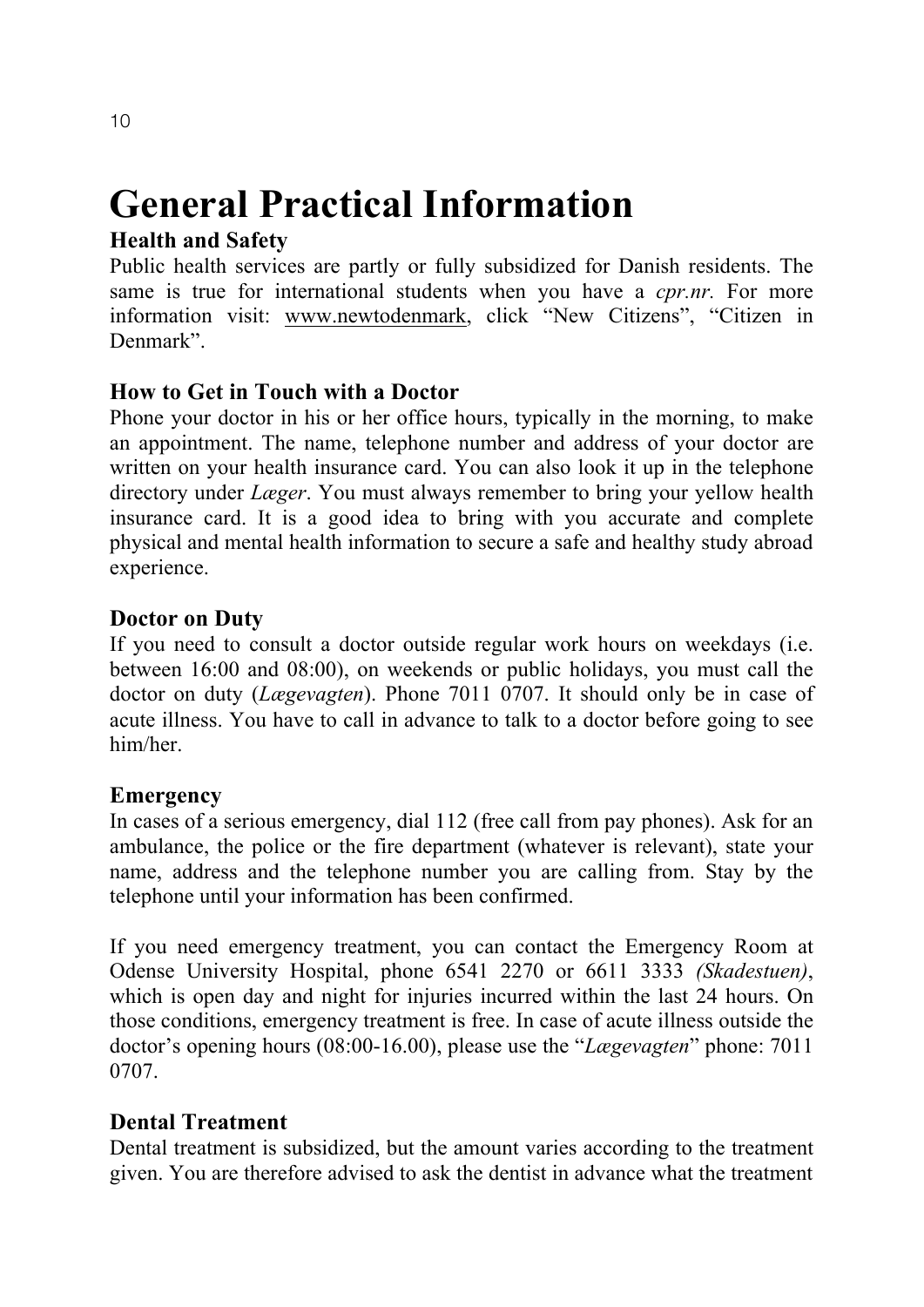will cost you. Dental treatment is fairly expensive in Denmark. You must always remember to bring along your yellow health insurance card.

## **How to get in touch with a dentist**

If you need dental treatment, you are free to choose your dentist. Look in the telephone directory under *Tandlæger*, or ask a friend to recommend one. Please note that you will usually have to make an appointment in advance.

If you need to contact a dentist during weekends or public holidays, make an appointment with *Tandlægevagten.*

## **Accommodation**

If you have accommodation through the University, please contact the Accommodation Office for any questions you may have. They are open on weekdays 9-14 and located at Gydehutten near Canteen II. Email: bolig@sdu.dk, phone: +45 6550 2053.

## **Important on Arrival and at Departure**

**On Arrival**

- EU/EEA citizens must apply for a residence permit. The Regional State Administration who handles applications will participate in the Orientation Days arranged by the International Office. If you are not here for the Orientation Days, please go to their office in town as soon as possible upon arrival. (Address in the back of the folder)
- When you have received your residence permit, you must be registered for the Danish central registration number (*cpr. nr*.), provided your stay exceeds three months (special rules for Nordic citizens apply). You will need your passport and residence permit for this. The National Register will come to the university in February and September where you are able to register.
- Pay deposit and rent for the first month at the local post office (does not accept credit card) or at the Nordea Bank, Vestergade 64 (accepts credit card).
- Sign your lease and hand it in at the relevant accommodation office or at the Accommodation Office on campus.
- **Degree students only:** If you have not received your Welcome envelope yet, please pick it up at the International Office. If we have reserved accommodation for you, please pick up your Welcome Envelope at the Accommodation Office.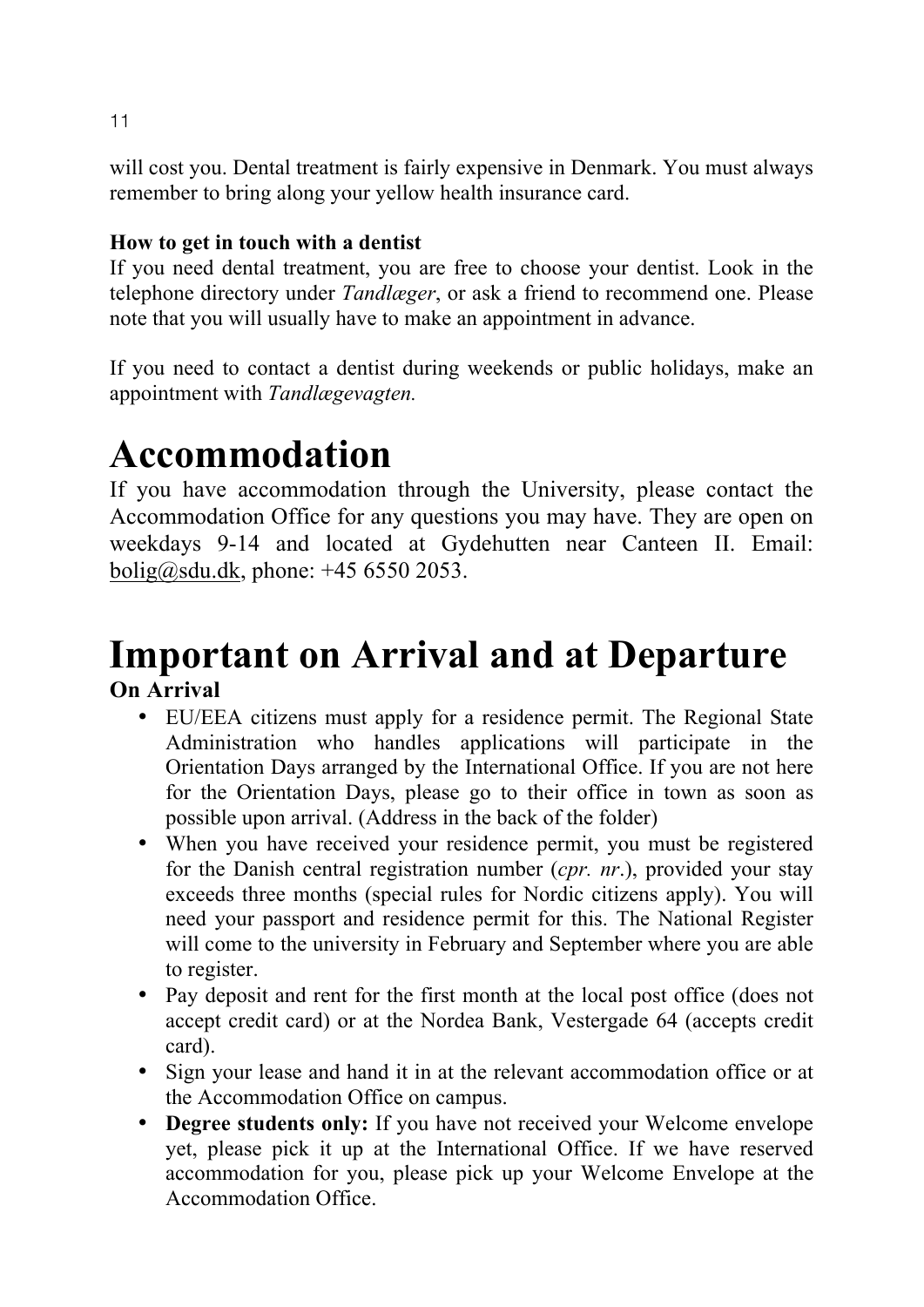## **At Departure**

- Notify the National Register (*Folkeregistret*) that you will be departing the country: this way your home address will be registered and you will be sure that your transcript is sent to your home. If you do not register with your home address, your transcript will not be sent to you but to your Danish address.
- Remember to hand in your Danish Health Insurance Card at the National Register (*Folkeregistret*).
- EU citizens must send their residence permit to *Statsforvaltningen Syddanmark* with information on their planned day of departure. Please include the "Udrejseerklæring" when you submit the residence permit.
- Remember to give notice to the accommodation office. Notice period is typically 3 months.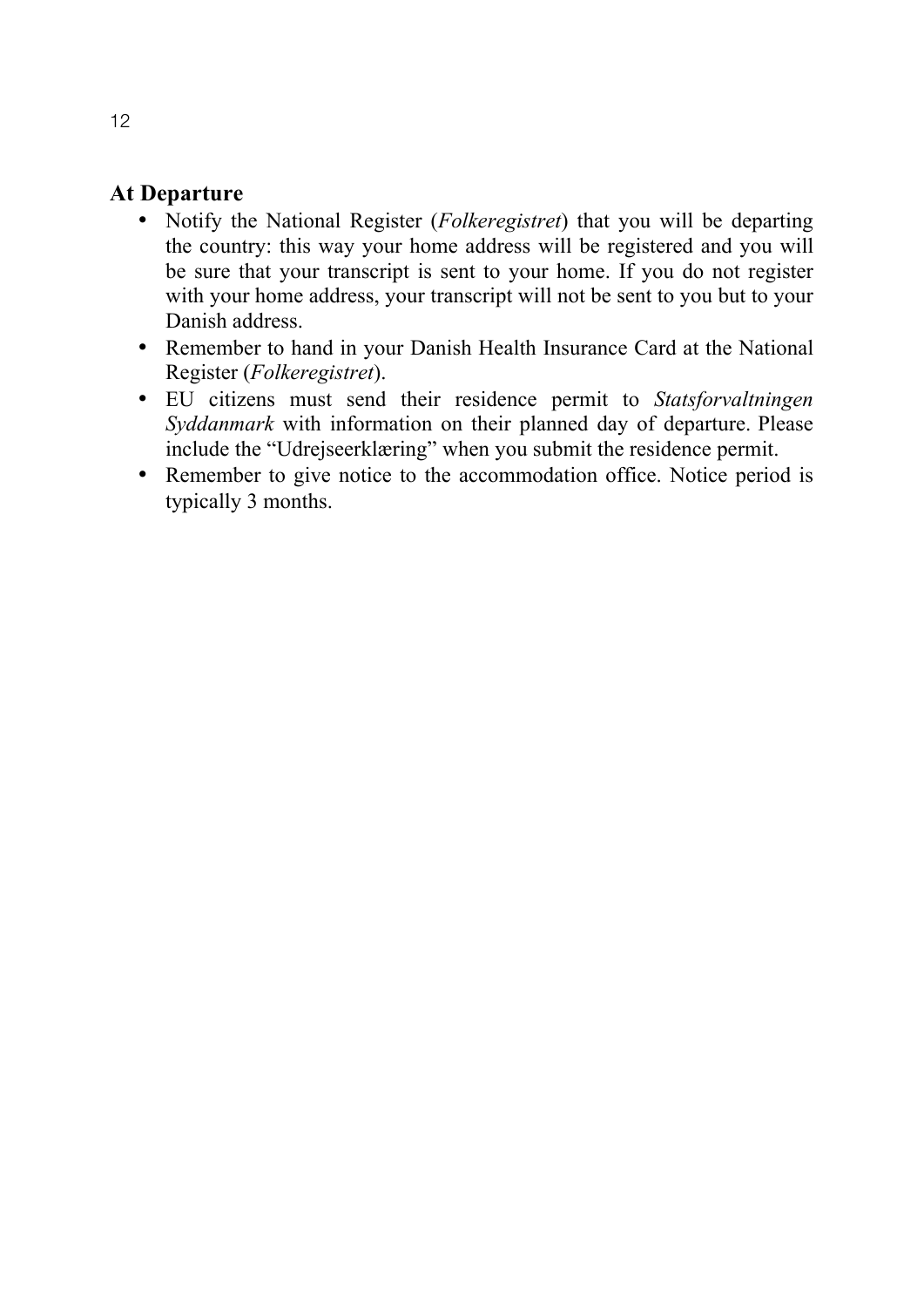## **Useful Addresses**

**(In alphabetical order)**

## **Accommodation Office at the University of Southern Denmark**

Campusvej 55, 5230 Odense M Phone: +45 6550 2053 Fax: +45 6550 2708 E-mail:  $bolig@sdu.dk$ Opening hours: Mon - Friday 09:00-14:00

**The Careercenter** *(KarriereCentret)* Syddansk Universitet, Campusvej 55, 5230 Odense M Phone: +45 6550 1056 Fax:  $+45,6550,2250$ E-mail: karrierecenter@sdu.dk www.sdu.dk/karriere Opening hours: Mon - Friday 10:00 - 14:00 Phone: Mon - Friday 10:00 - 14:00

The Careercenter offers a variety of services regarding all matters of job opportunities and career decisions. The Careercenter is a free service for all students at University of Southern Denmark.

You can also find The Careercenter on facebook.com/careerSDU – "like" us, and you will get the latest news on vacant student jobs, career opportunities, exiting events and much more.

#### **The Counseling Centre** *(VejledningsCentret)*

Syddansk Universitet, Campusvej 55, 5230 Odense M Phone: +45 6550 1052 Fax: +45 6550 2250 E-mail: vejledning@sdu.dk www.sdu.dk/vejledning Opening hours: Mon - Friday 10:00 - 14:00 Phone: Mon - Friday 10:00 - 14:00

The Counseling Centre offers a variety of services to all current students at the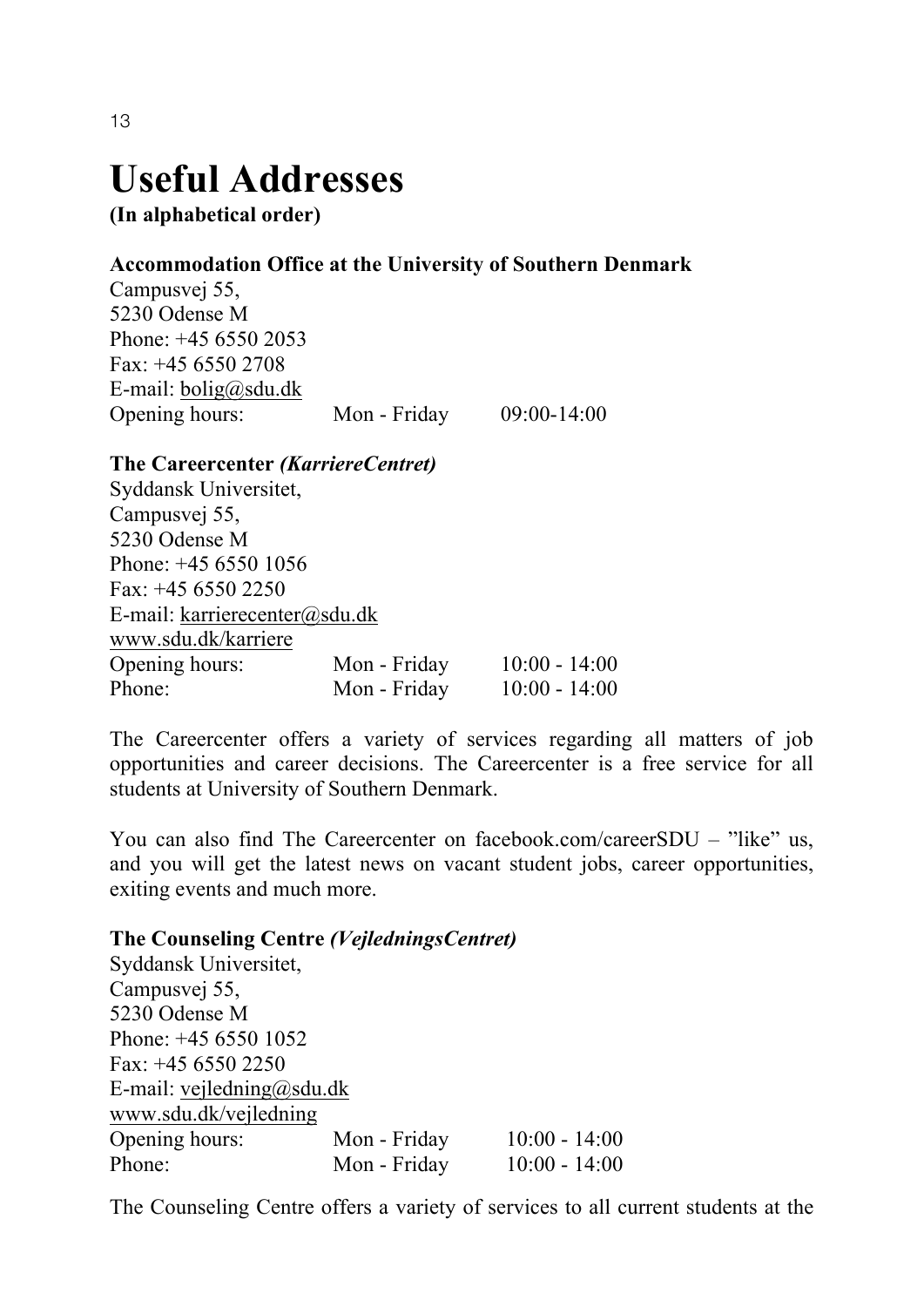University of Southern Denmark regarding all matters of questions towards your study program or problems personal or social problems. The Counseling Centre is a free service for all students at the University of Southern Denmark.

The Career and Counseling centre are located on your right hand side after Campus Square.

## **Danish Immigration Service** *(Styrelsen for Fastholdelse og Rekruttering)*

| Ryesgade 53,           |               |                 |
|------------------------|---------------|-----------------|
| 2100 København Ø       |               |                 |
| Phone: $+45$ 3536 1916 |               |                 |
| Fax: $+45$ 3536 5706   |               |                 |
| E-mail: $us@us.dk$     |               |                 |
| www.nyidanmark.dk      |               |                 |
| Opening hours:         | Mon - Friday  | $08:30 - 12:00$ |
|                        | Thursday also | $15:30 - 17:30$ |

## **Dental Emergency Service** *(Tandlægevagten***)**

Heden 7, 5000 Odense C Phone: +45 65 41 45 51 Opening hours: Saturdays, Sundays and Public holidays 10:00 - 12:00

## **Doctor on Duty** *(Lægevagten)*

Heden 9, 5000 Odense C Phone: +45 7011 0707 Opening hours: Mon - Friday 16:00 – 08:00 Weekends and public holidays: 24 hours

## **DSB (Train Station)**

Odense Banegård Center, Østre Stationsvej 27, 5000 Odense C Phone: +45 7013 1415 www.dsb.dk

**Emergency Calls: dial 112** (free call from pay phones)

**Emergency Medical Service Emergency room** *(Skadestuen***)**

14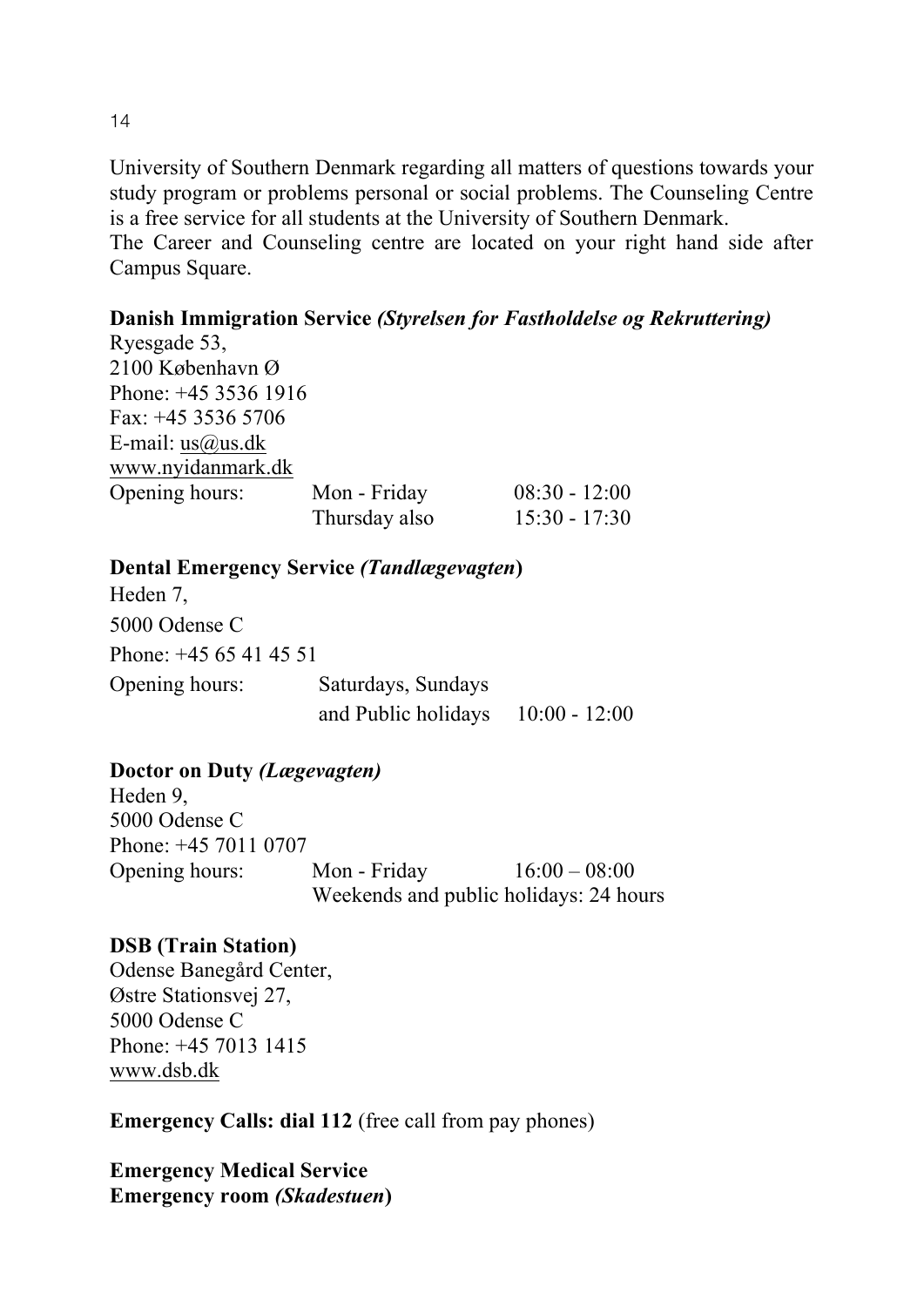15

Odense Universitetshospital, J.B. Winsløvsvej, 5000 Odense C Phone: + 45 6541 2271 / +45 6611 3333

### **ESN (Erasmus Student Network) Odense**

Syddansk Universitet, Campusvej 55, 5230 Odense M Phone: +45 6550 2706 E-mail: esn@esnodense.dk www.esnodense.dk

#### **Examinations Office (***Eksamenskontoret***)**

Syddansk Universitet, Campusvej 55, 5230 Odense M Phone +45 6550 4100 E-mail: eksamenskontoret@sdu.dk

#### **International Office (***Det internationale Kontor***)**

Syddansk Universitet, Campusvej 55, 5230 Odense M Phone: + 45 6550 2264 Fax: +45 6615 7500 E-mail: int@sdu.dk www.sdu.dk/international-office Opening hours: Mon - Friday 10:00 - 14:00

## **Learn Danish (Lær Dansk)**

Østergade 32 5000 Odense C Phone: + 45 6313 6313 http://laerdansk.dk/en/odense/

#### **Legal Aid**

*Retshjælp i Vestergade* Vestergade 51, 1. Sal, 5000 Odense C Phone: +45 6612 0944 Opening hours: Tues-Wednesday 13:00 - 16:00 Thursday 15:00 - 18:00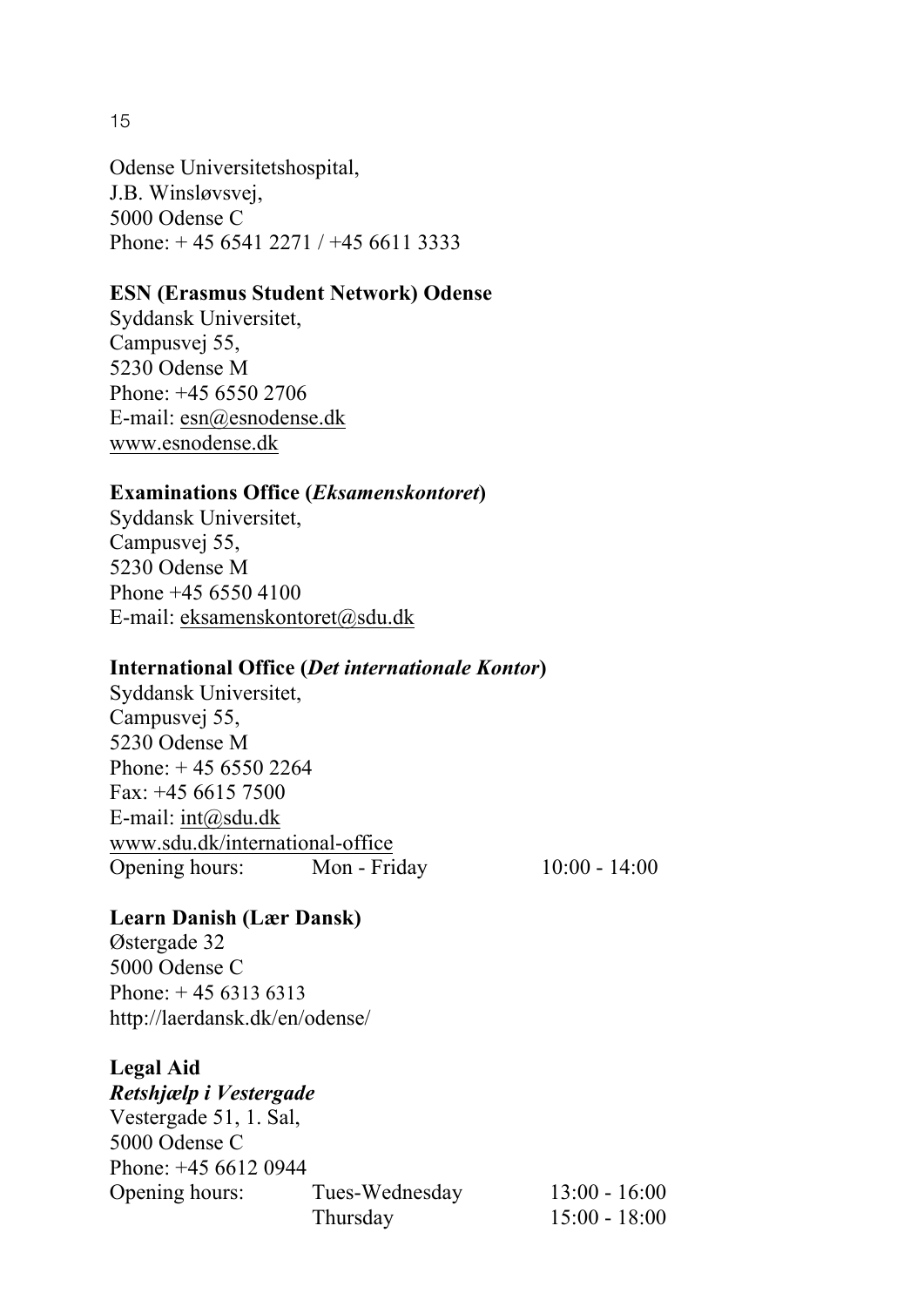Free legal advice. You show up in person.

### *De Jura Studerendes Retshjælp***, Syddansk Universitet**

Law students at the University of Southern Denmark offer free legal aid help by email or over the telephone. Phone: +45 2538 5303 Email: retshjaelp@retshjaelp.com www.retshjaelp.com Phone hours: Monday 16.00 - 18:00 Wednesday 18:00 - 20:00

**Libraries The Main Library**, Odense Banegård Center (The Railway Station), Østre Stationsvej 15, 5000 Odense C Phone: +45 6551 4301 E-mail: Teleservice-bib@odense.dk www.odensebib.dk Opening hours: Mon – Thursday 10:00 - 19:00 Friday 10:00 - 16:00 Saturday 10:00 - 14:00 *October - March:* Sunday. 10:00 - 14:00

Local Libraries: Please see under "*biblioteker*" in the telephone book.

#### **National Register (***Folkeregisteret***)**

BorgerServiceCenter, Skulkenborg 1, 5000 Odense C Phone: +45 6551 8000 E-mail: folkeregister@odense.dk Opening hours: Mon-Wednesday 10:00 - 15:00 Thursday 10:00 - 18:00 Friday 10:00 - 13:00 First Saturday in the month 10:00 - 13:00

#### **Odense Tourist Bureau**

16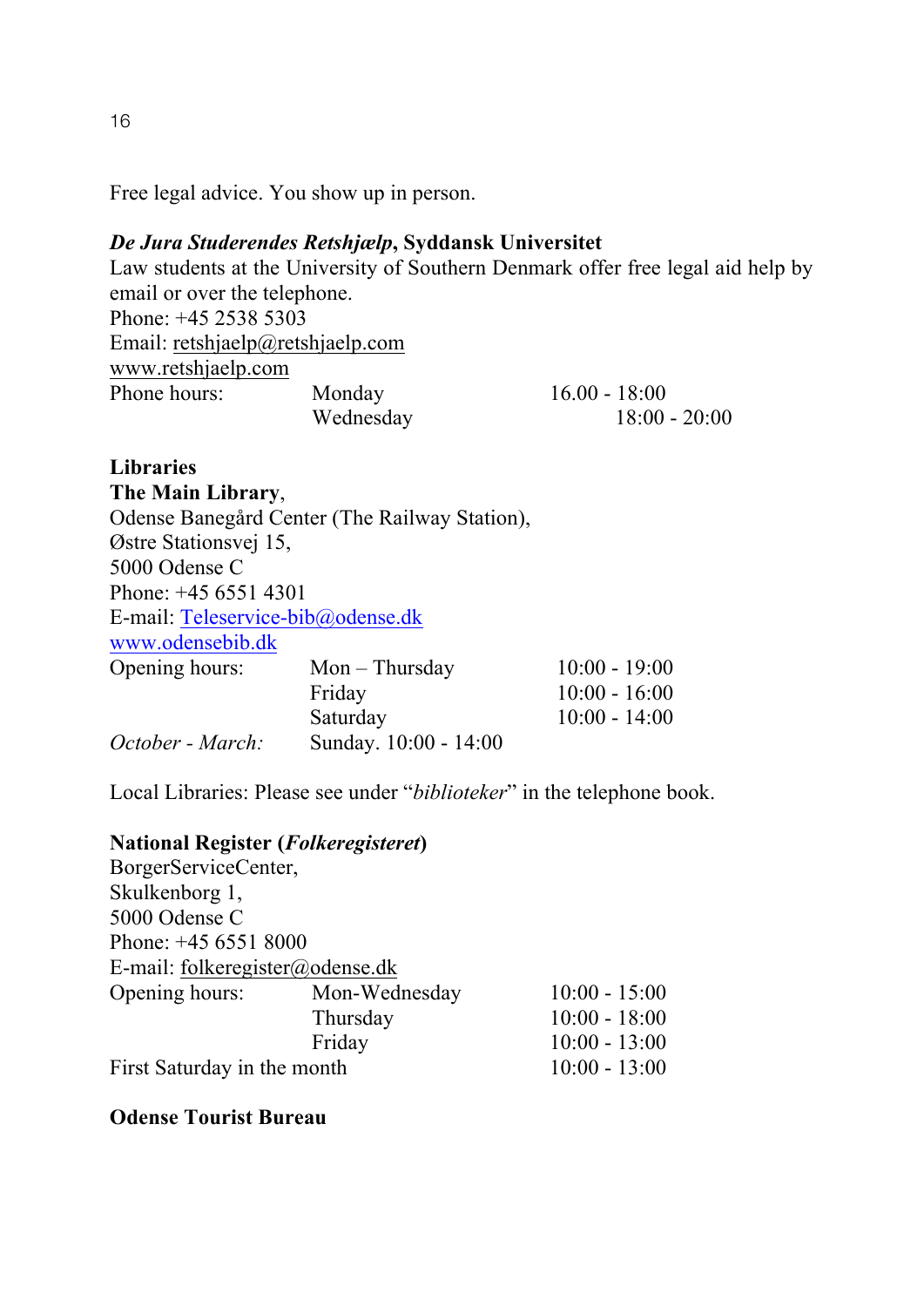Rådhuset, 5000 Odense C Phone: +45 6375 7520 http://www.visitodense.com/international/en-gb/menu/turist/turistforside.htm E-mail: otb@visitodense.com Opening hours: *1 July - 31 August:* 

| $09:30 - 18:00$ |
|-----------------|
| $10:00 - 15:00$ |
| $11:00 - 14:00$ |
|                 |

| $01$ Sept - $30$ June: |                 |
|------------------------|-----------------|
| Mon -Friday            | $09:30 - 16:30$ |
| Saturday               | $10:00 - 13:00$ |

#### **Office for Foreign Nationals (section of the Police in Odense)**

Odense Banegård Center, Østre Stationsvej 27, 2.sal, 5000 Odense C Phone: +45 6520 1495 Opening hours: Mon - Friday 09:00 - 12:00 Phone: Mon -Thursday 09:30 -14:00 Friday 08:30 - 13:00

#### **Police**

Hans Mules Gade 1-3, 5000 Odense C Phone:+45 6614 1448 E-mail: fyn@politi.dk www.politi.dk

#### **Police auction of used bikes**

Kochsgade 79, 5000 Odense C Phone: +45 6614 7180 http://www.moltke-leths-auktioner.dk/ Opening hours: Wed. / even weeks 14.30

#### **Regional State Administration (***Statsforvaltningen Syddanmark***)**

Odense office Mogensensvej 24C, 1.sal, Postboks 1226 5000 Odense C

17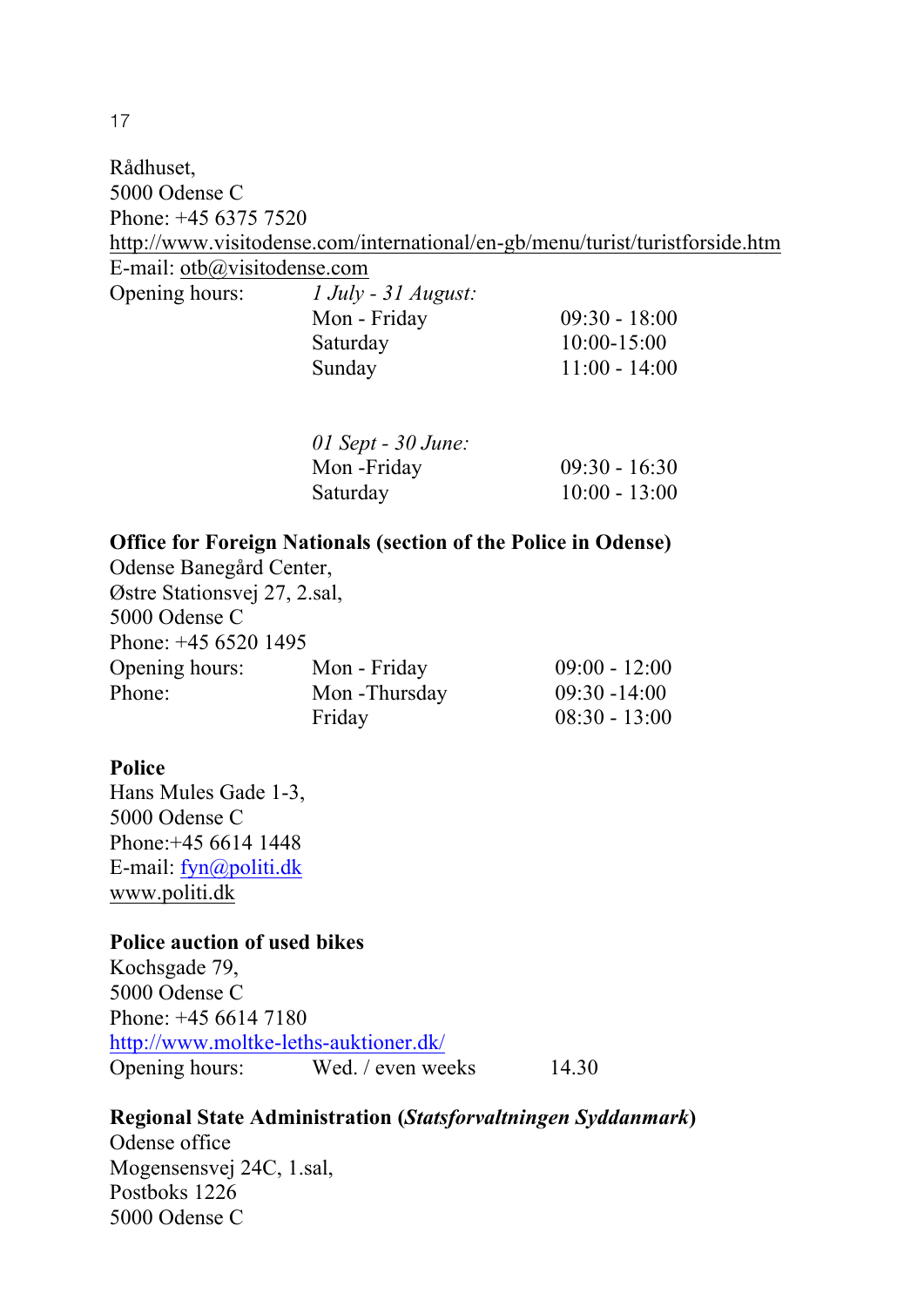#### 18

Phone: +45 7256 7900 Email: syddanmark@statsforvaltning.dk www.statsforvaltning.dk Opening hours: Mon -Wednesday 10:00 - 15:00 Thursday 12:00 - 16:00 Friday 10:00 - 13.00

#### **Student Counseling**

Sandra G. Gonzáles University of Southern Denmark, Campusvej 55, 5230 Odense M Phone: +45 6550 2840 E-mail:  $sgg(\omega)$ sdu.dk Write an email to set up an appointment.

#### **Student Counseling Service (***Studenterrådgivningen***)**

| Niels Bohrs Alle 21, |              |                 |  |
|----------------------|--------------|-----------------|--|
| 5230 Odense M        |              |                 |  |
| Phone: $+4566140440$ |              |                 |  |
| Opening hour:        | Mon-Thursday | $08:30 - 14:30$ |  |

#### **Tax Office (***Skattevæsnet***)**

| Lerchesgade 35,        |                 |                 |
|------------------------|-----------------|-----------------|
| 5000 Odense C          |                 |                 |
| Phone: $+45$ 7222 1818 |                 |                 |
| www.skat.dk            |                 |                 |
| Opening hours:         | Mon - Wednesday | $10:00 - 14:00$ |
|                        | Thursday        | $10:00 - 17:00$ |
|                        | Friday          | $10:00 - 14:00$ |

## **University of Southern Denmark, Odense**

Campusvej 55, 5230 Odense M Phone: +45 6550 1000 www.sdu.dk

**University of Southern Denmark, Faculty of Engineering, Odense** Niels Bohrs Allé 1, 5230 Odense M Phone: +45 6550 1000 www.sdu.dk/Om\_SDU/Fakulteterne/Teknik.aspx